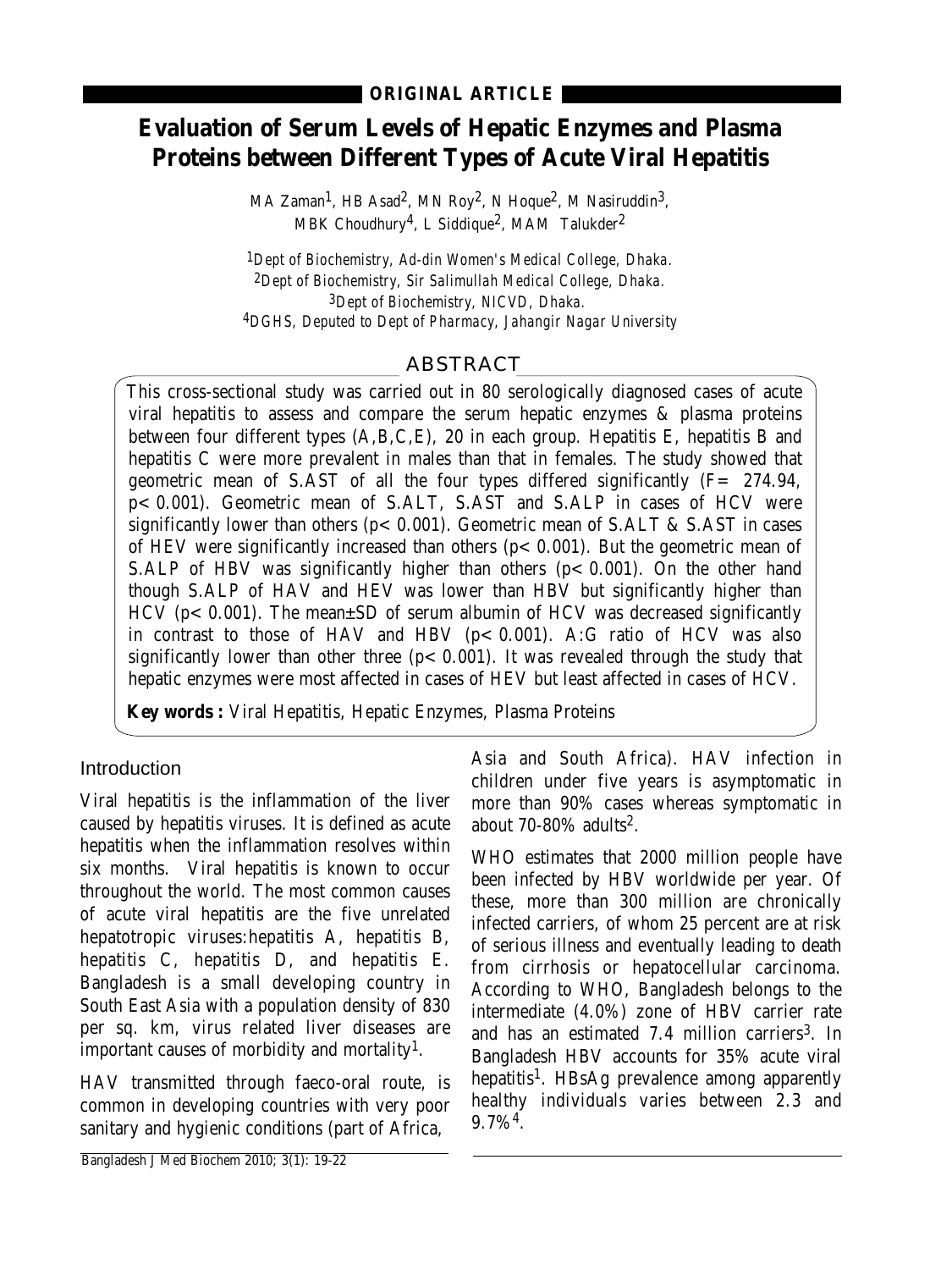20 Bangladesh J Med Biochem; 3(1) MA Zaman, HB Asad, MN Roy et al.

Hepatitis C causes both acute and chronic infections and is predominantly asymptomatic. Approximately 85% of individuals with HCV infection develop chronic hepatitis but risk of fulminant or sub acute hepatic failure is rare. Hepatitis D virus (HDV), small defective single stranded RNA virus. It cannot replicate on its own and it is infective only in the presence of HBV.

Hepatitis E virus (HEV) is a nonenveloped single stranded RNA virus<sup>5</sup>. HEV causes both sporadic and epidemic acute hepatitis. Hepatitis E is mainly a disease of young adults. It may be complicated by fulminant and sub-acute hepatic failure. Hepatitis E is transmitted through faecally contaminated drinking water.

Viral causes of hepatitis are indistinguishable from one another. Because clinical signs are of little or no help for identifying various causes of viral hepatitis. This can be a problem because appropriate management often depends on the specific virus involved. The ability to distinguish the viruses that cause the hepatitis is the result of serological test for specific viral marker. They are difficult to identify, costly and not possible for the major portion of the people of our country. Biochemical changes that happen in viral hepatitis are easy to identify, cheaper and can be evaluated even in remote corners of Bangladesh<sup>6</sup>.

This study was carried out to find out any definite and distinguishable changes in biochemical profile regarding viral hepatitis. If so that will be of an immense help for the clinicians to differentiate the cause of the viral hepatitis without detecting the costly viral markers.

### Materials and Methods

This cross-sectional study was carried out from January 2006 to December 2006 in Department of Biochemistry, Sir Salimullah Medical College and Hospital, Dhaka. According to the predesigned exclusion & inclusion criteria 80 diagnosed viral hepatitis cases were selected by taking history & laboratory investigations.

Blood samples were collected with all aseptic measures from antecubital vein by disposable syringes. Serum was separated by centrifugation at 3000-4000 rpm for 3-5 minutes. Estimations of serum bilirubin, ALT, AST, ALP, total protein and albumin were carried out by colorimetric method. Serum globulin and AG ratio were calculated.

The continuous variables were expressed in mean  $\pm$  SD and other variables that did not show normal distribution were expressed as geometric mean  $\pm$  SD. Test for significance between four groups were done by ANOVA and Boneferroni. A p value of  $< 0.05$  was accepted as level of significance. The data was analyzed by using statistical software SPSS-10.0 version for Windows.

#### **Results**

Geometric mean±SD (U/L) of ALT were 807.23±1.19, 866.16±1.35, 64.3±1.79 and  $1900.20\pm1.44$  in hepatitis A, B, C and E respectively. The geometric mean±SD (U/L) of serum AST were 239.77±1.23, 540.13±1.53, 53.3±1.56 and 1175.98±1.342 in the same sequence as above. Serum ALP showed its geometric mean±SD (U/L) in hepatitis A,B,C & E as 167.53±1.32, 353.43±1.30, 87.56±1.37 and  $192.89\pm1.23$  respectively. Mean $\pm$ SD (g/dl) of serum total protein were 6.95±0.36, 6.94 $\pm$ 0.37, 7.3 $\pm$ 0.55 and 6.8 $\pm$ 0.47 in hepatitis A,B,C and E sequentially. Serum albumin had its mean $\pm$ SD (g/dl) in hepatitis A, B, C and E as  $3.7\pm0.56$ ,  $3.8\pm0.73$ ,  $3.16\pm0.52$  and  $3.6\pm0.49$ respectively. Serum globulin had its mean±SD  $(g/dl)$  as  $3.1 \pm 0.21$ ,  $4.1 \pm 0.83$ ,  $3.1 \pm 0.53$  and 3.1±0.48 hepatitis A,B,C and E respectively. Mean±SD of A:G ratio of hepatitis A B, C and E were  $1.23 \pm 0.16$ ,  $1.35 \pm 0.54$ ,  $0.79 \pm 0.23$ and1.20±0.25 respectively. In ANOVA (Table I) we found S.ALT, S.AST were significantly  $(P < 0.001, F = 289.88)$  higher in HEV than HAV, HBV & HCV.The same table showed significantly lower value of above parameters in HCV. On the other hand, S.ALP showed significantly higher ( $p < 0.001$ ,  $F = 91.38$ ) value in HBV than other three groups. Multiple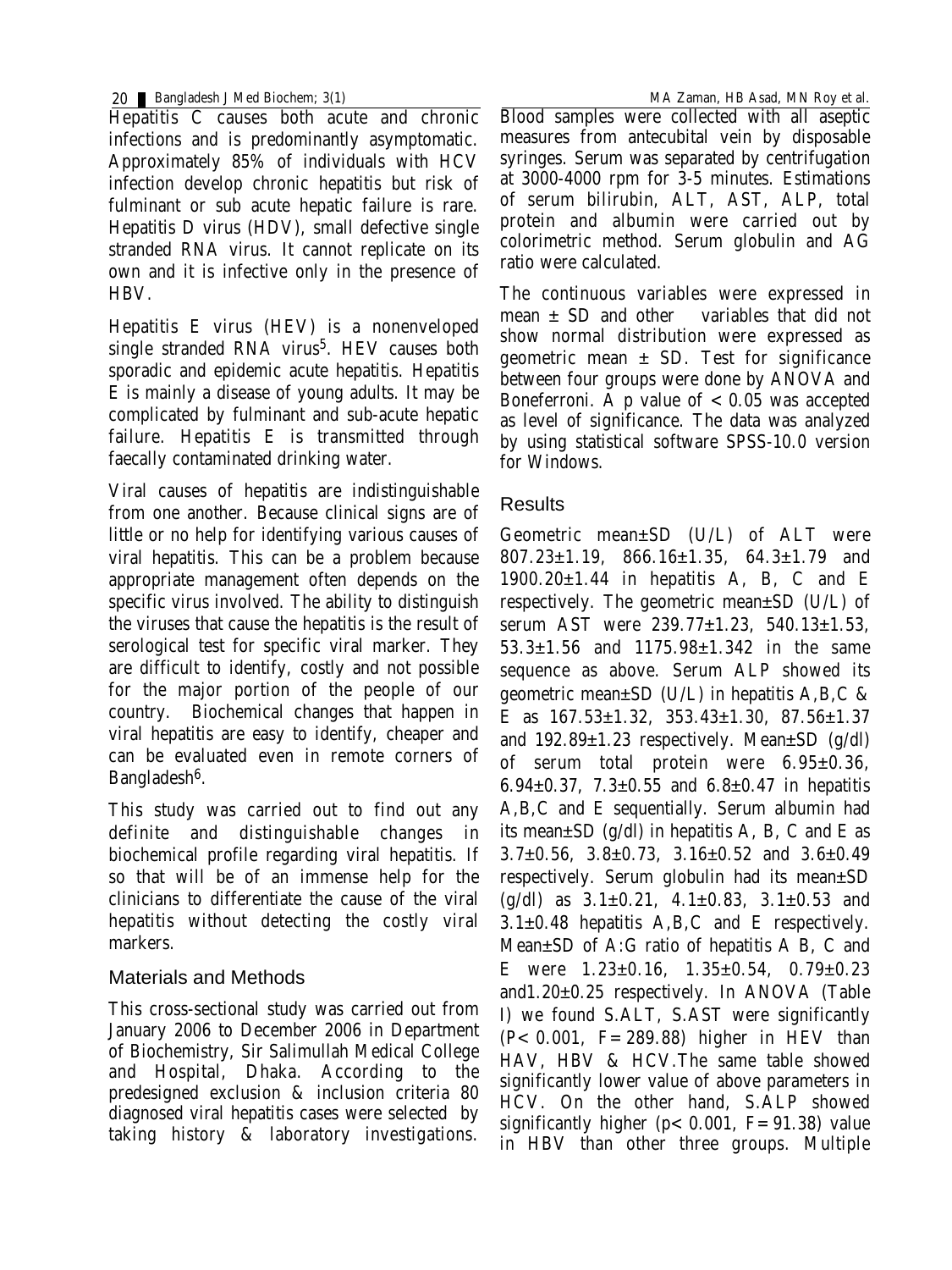Hepatic 21 and 22 and 22 and 22 and 22 and 22 and 22 and 22 and 22 and 22 and 22 and 22 and 22 and 22 and 22 and 22 and 22 and 22 and 22 and 22 and 22 and 22 and 22 and 22 and 22 and 22 and 22 and 22 and 22 and 22 and 22 a

comparison by Boneferroni of serum enzymes level showed (Table II) significant difference between HAV & HBV regarding S.AST  $(p<0.001)$  and S.ALT  $(p<0.001)$ . Significant differences were seen in all three enzyme levels  $(p < 0.001)$  between HAV and HCV. Same pattern was also seen between HBV & HCV, HBV & HEV, HCV and HEV.Only HAV & HEV showed significant differences  $(P < 0.001)$ in cases of S.AST, S.ALT. In respect of serum total protein no significant differences were observed among various groups except in between HAV vs HCV and HCV vs  $HEV(p < 0.001)$  (Fig.1 & Table III). Conversely, mean value of S.albumin of HCV differed significantly in between different groups  $(p < 0.001, F = 8.3)$  (Fig. 2). Multiple comparison by Boneferroni showed that serum albumin of HCV was decreased significantly than HAV and HBV  $(p < 0.001)$ . A:G ratio of HCV was also reduced in contrast to those of other three groups. However, there is no significant difference between HAV vs HBV, HAV vs HEV and HBV vs HEV in respect of serum total protein, serum albumin and serum globulin.

**Table I:** Serum ALT, AST, ALP in study groups

| <b>Parameters</b>                         | <b>HAV</b> | <b>HBV</b>                                  | <b>HCV</b> | <b>HEV</b>                                | F     | P                                           |
|-------------------------------------------|------------|---------------------------------------------|------------|-------------------------------------------|-------|---------------------------------------------|
|                                           |            |                                             |            | $N = 20$ $N = 20$ $N = 20$ $N = 20$ Value |       | Value                                       |
| S. ALT<br>$(G.\text{mean} \pm SD)$<br>U/L |            | $\pm 1.19$ $\pm 1.35$ $\pm 1.79$ $\pm 1.44$ |            | 807.23 866.16 64.3 1900.2 289.88 < 0.001  |       |                                             |
| S. AST<br>$(G.\text{mean} \pm SD)$<br>U/L |            | $\pm 1.23$ $\pm 1.53$ $\pm 1.56$ $\pm 1.34$ |            |                                           |       | $239.23$ 540.13 53.3 1175.98 274.94 < 0.001 |
| S. ALP<br>$(G.\text{mean} \pm SD)$<br>U/L |            | $\pm 1.32$ $\pm 1.3$ $\pm 1.37$ $\pm 1.23$  |            | 167.53 353.56 87.56 192.89                | 91.38 | < 0.001                                     |

**Table II:** Multiple comparisons by Boneferroni of hepatic enzymes

| Parameters HAV HAV HAV HBV HBV                          |     |    |           |           |                 | <b>HCV</b> |
|---------------------------------------------------------|-----|----|-----------|-----------|-----------------|------------|
|                                                         | vs  | vs | <b>VS</b> | <b>VS</b> | vs              | vs         |
|                                                         | HBV |    |           |           | HCV HEV HCV HEV | HEV        |
| $S.ALT$ NS <0.001 <0.001 <0.001 <0.001 <0.001 <0.001    |     |    |           |           |                 |            |
| S. AST <0.001 <0.001 <0.001 <0.001 <0.001 <0.001 <0.001 |     |    |           |           |                 |            |
| $S.ALP < 0.001 < 0.001$ NS $< 0.001 < 0.001$            |     |    |           |           |                 | - <0.001   |

**Figure I:** Serum Total Protein (g/dl) in different study groups



**Figure 2:** Serum Albumin (g/dl) in different study groups



**Table III:** Multiple comparisons by Boneferroni of hepatic proteins.

| Parameters | HAV<br>vs HBV | HAV<br>vs HCV | HAV<br>vs HEV | <b>HBV</b><br>vs HCV | HBV<br>vs HEV | HCV<br>vs HEV |
|------------|---------------|---------------|---------------|----------------------|---------------|---------------|
| S. ALT     | ΝS            | < 0.001       | < 0.001       | < 0.001              | < 0.001       | < 0.001       |
| S. AST     | < 0.001       | < 0.001       | < 0.001       | < 0.001              | < 0.001       | < 0.001       |
| S. ALP     | < 0.001       | < 0.001       | ΝS            | < 0.001              | < 0.001       | < 0.001       |

#### **Discussion**

In this cross-sectional study an attempt was made to evaluate biochemical parameters of different virulent hepatitis viruses in our population. It showed that serum level of ALT was high in all patients of our study groups but highest in case of hepatitis E followed by hepatitis B & hepatitis A, lowest in case of hepatitis C. S. AST followed the same pattern of S. ALT but to a lesser extent. Serum ALP was increased in hepatitis B and was within normal limit in other groups. So the above study showed that geometric mean of S.ALT, S.AST and S.ALP in cases of HCV were significantly